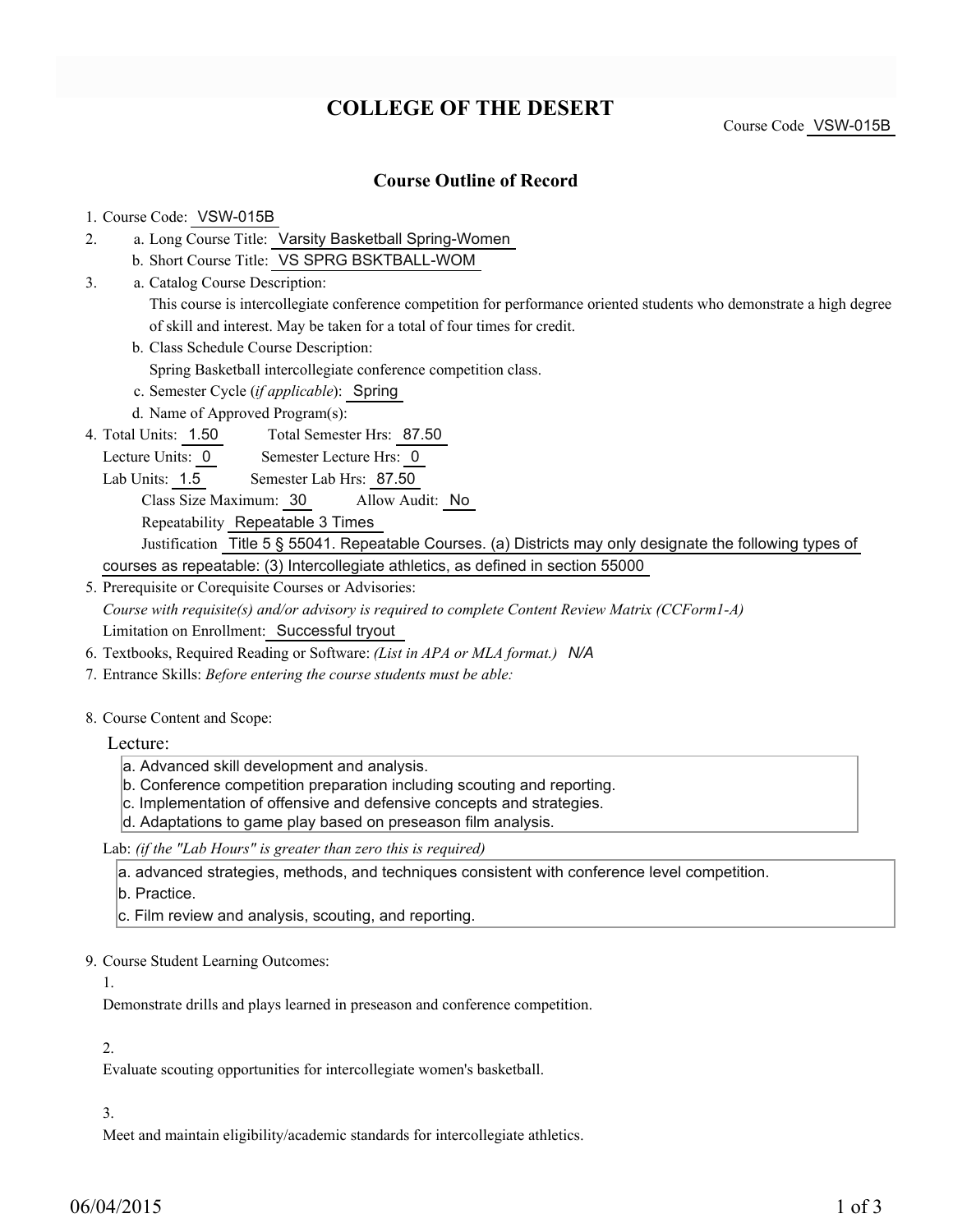10. Course Objectives: Upon completion of this course, students will be able to:

a. Meet and maintain the academic standards necessary for continued participation in intercollegiate athletics and to attain educational goals.

b. Exhibit character, sportsmanship and loyalty.

c. Demonstrate advanced level of women's basketball indicative of intercollegiate conference competition.

- Methods of Instruction: *(Integration: Elements should validate parallel course outline elements)* 11.
	- a. Demonstration, Repetition/Practice
	- b. Discussion
	- c. Participation

12. Assignments: (List samples of specific activities/assignments students are expected to complete both in and outside of class.) In Class Hours: 87.50

Outside Class Hours: 0

-

a. In-class Assignments

a. Conference intercollegiate competition b. In-depth review and analysis of preseason game play c. Travel to conference competition d. Scouting and reporting

- b. Out-of-class Assignments
- 13. Methods of Evaluating Student Progress: The student will demonstrate proficiency by:
	- Presentations/student demonstration observations
	- Group activity participation/observation
- 14. Methods of Evaluating: Additional Assesment Information:
- 15. Need/Purpose/Rationale -- All courses must meet one or more CCC missions.
	- PO-GE C5 Personal Growth and Development

Interact with individuals and within groups with integrity and awareness of others' opinions, feelings, and

values.

Participate in teams to make decisions and seek consensus.

- IO Personal and Professional Development
	- Self-evaluate knowledge, skills, and abilities.

Display habits of intellectual exploration, personal responsibility, and physical well being.

16. Comparable Transfer Course

| <b>University System</b>                                             | Campus             | <b>Course Number</b> | <b>Course Title</b>  | <b>Catalog Year</b> |  |
|----------------------------------------------------------------------|--------------------|----------------------|----------------------|---------------------|--|
| 17. Special Materials and/or Equipment Required of Students:         |                    |                      |                      |                     |  |
| <sup>18.</sup> Materials Fees:<br>r.                                 | Required Material? |                      |                      |                     |  |
| <b>Material or Item</b>                                              |                    |                      | <b>Cost Per Unit</b> | <b>Total Cost</b>   |  |
| 19. Provide Reasons for the Substantial Modifications or New Course: |                    |                      |                      |                     |  |
|                                                                      |                    |                      |                      |                     |  |

Basketball is unique in that it spans two semesters. The fall semester is preseason competition and preparation while the spring semester is conference competition.

a. Cross-Listed Course *(Enter Course Code)*: *N/A* b. Replacement Course *(Enter original Course Code)*: VSW-015B 20.